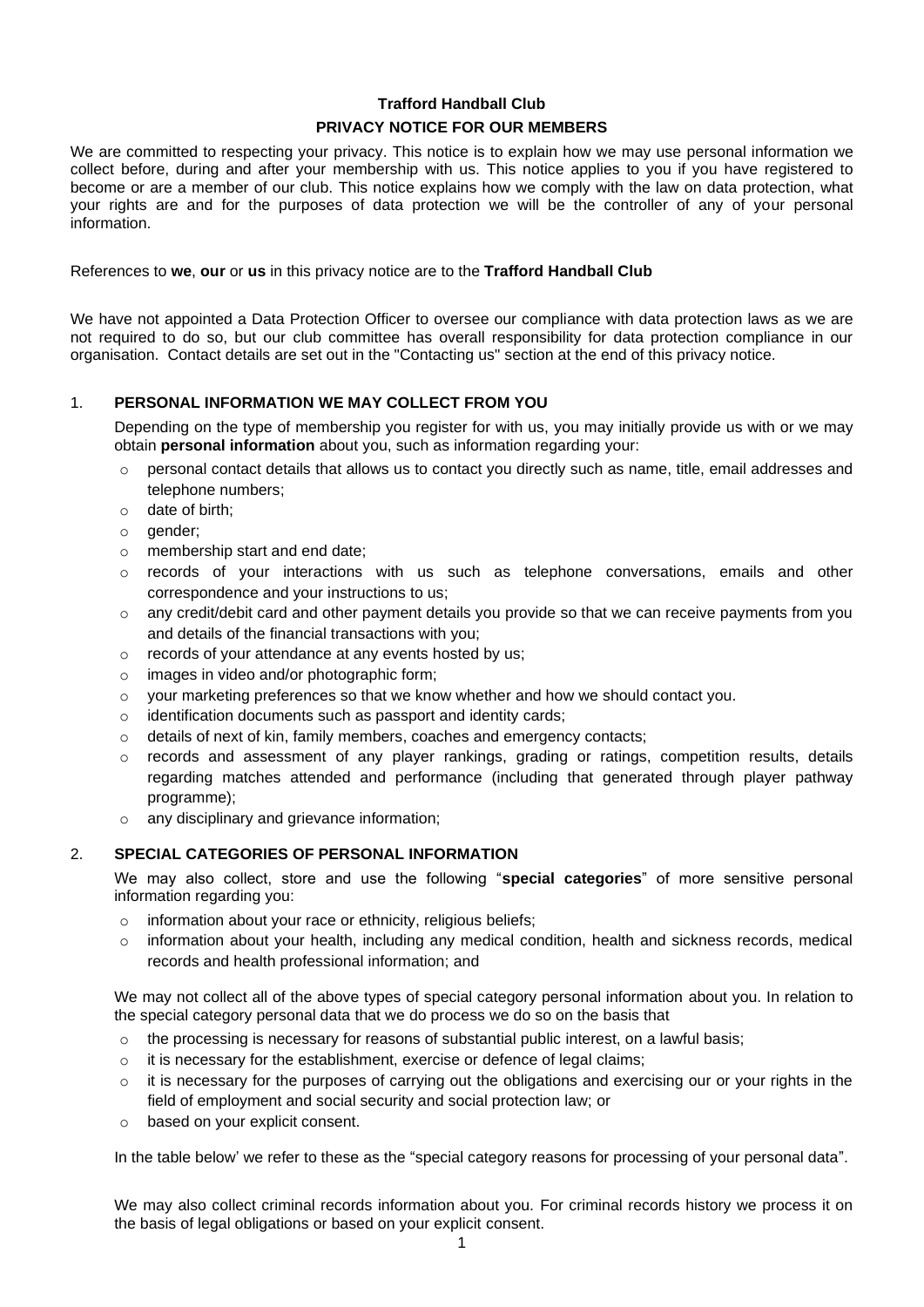## 3. **WHERE WE COLLECT YOUR INFORMATION**

We typically collect personal information about our members when you apply to become a member of the club, when you purchase any services or products we offer, when you make a query and/or complaint or when you correspond with us by phone, e-mail or in some other way.

We also may collect personal information about you from any third party references you provide as part of the application process for membership.

If you are providing us with details of referees, next of kin, beneficiaries, family members and emergency contacts they have a right to know and to be aware of how what personal information we hold about them, how we collect it and how we use and may share that information. Please share this privacy notice with those of them whom you feel are sufficiently mature to understand it. They also have the same rights as set out in the "**Your rights in relation to personal information**" section below.

## 4. **USES MADE OF THE INFORMATION**

The table below describes the main purposes for which we process your personal information, the categories of your information involved and our lawful basis for being able to do this.

| <b>Purpose</b>                     | <b>Personal information</b> | <b>Lawful basis</b>                           |
|------------------------------------|-----------------------------|-----------------------------------------------|
|                                    | used                        |                                               |
|                                    |                             |                                               |
| To administer any membership       | All contact and             | This is necessary to enable us to properly    |
| you have with us and managing      | membership details,         | manage and administer your membership         |
| our relationship with you,         | transaction and payment     | contract with us.                             |
| including dealing with payments    | information, records of     |                                               |
| and any support, service or        | your interactions with us,  |                                               |
| product enquiries made by you      | and marketing               |                                               |
|                                    | preferences.                |                                               |
| To arrange and manage any          | Contact details,            | This is necessary to enable us to properly    |
| contracts for the provision of any | transaction and payment     | administer and perform any contract for the   |
| services or products               | information.                | provision of any services and products you    |
|                                    |                             | have purchased from us.                       |
|                                    | Records of your             |                                               |
|                                    | interactions with us.       |                                               |
| To send you information which is   | Contact and membership      | This is necessary to enable us to properly    |
| included within your membership    | details.                    | manage and administer your membership         |
| benefits package, including        |                             | contract with us.                             |
| details about advanced ticket      |                             |                                               |
| information, competitions and      |                             |                                               |
| events, partner offers and         |                             |                                               |
| discounts and any updates on the   |                             |                                               |
| club                               |                             |                                               |
|                                    |                             |                                               |
| To send you other marketing        | Contact details and         | Where you have given us your explicit consent |
| information we think you might     | marketing preferences.      | to do so.                                     |
| find useful or which you have      |                             |                                               |
| requested from us, including our   |                             |                                               |
| newsletters, information about     |                             |                                               |
| membership, events, products       |                             |                                               |
| and information about our          |                             |                                               |
| commercial partners                |                             |                                               |
| To answer your queries or          | Contact details and         | We have a legitimate interest to provide      |
| complaints                         | records of your             | complaint handling services to you in case    |
|                                    | interactions with us        | there are any issues with your membership.    |
|                                    |                             |                                               |
| <b>Retention of records</b>        | All the personal            | We have a legitimate interest in retaining    |
|                                    |                             |                                               |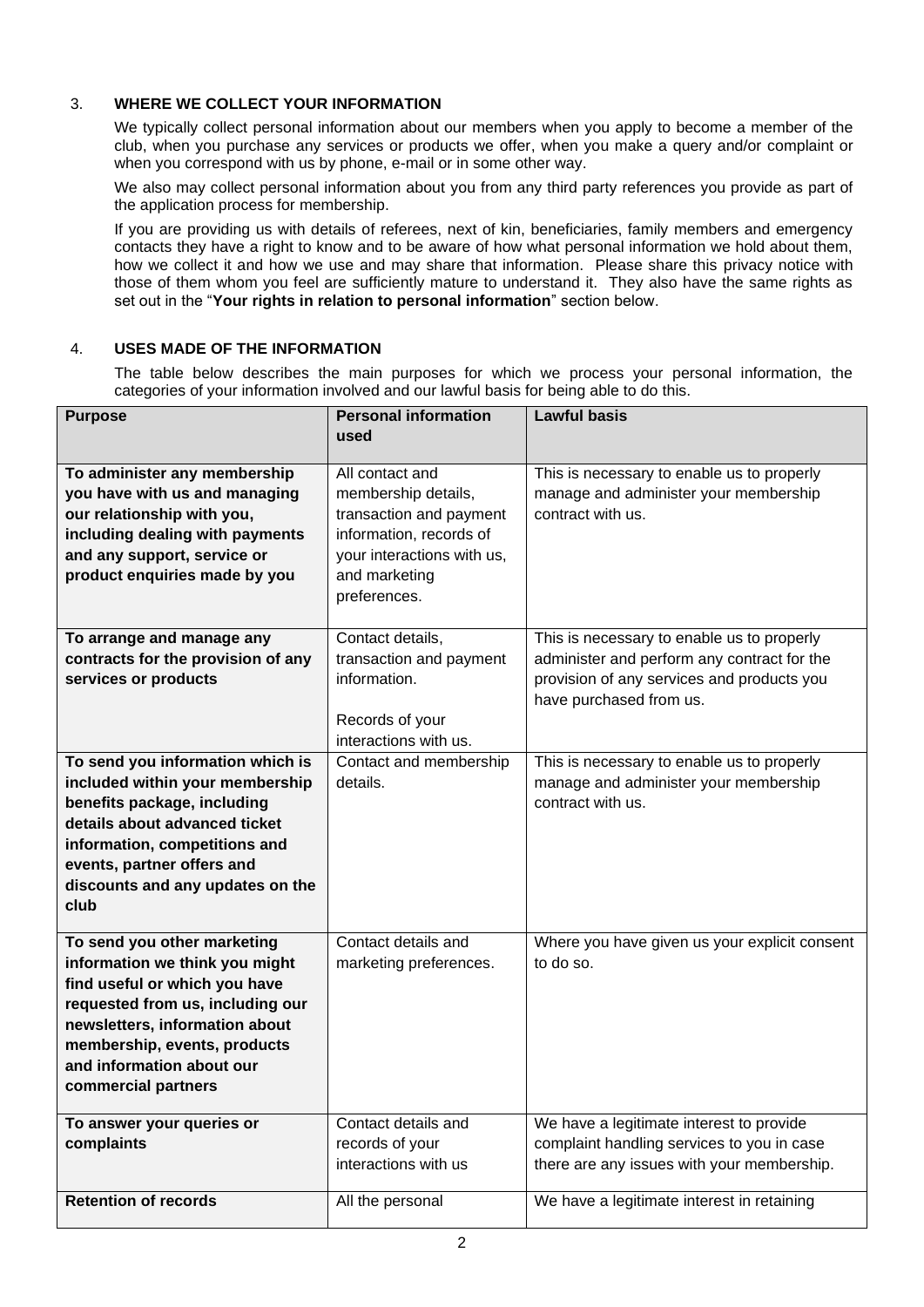|                                                                  | information we collect.                           | records whilst they may be required in relation<br>to complaints or claims. We need to retain<br>records in order to properly administer and<br>manage your membership and run our club<br>and in some cases we may have legal or<br>regulatory obligations to retain records.<br>We process special category personal data on<br>the basis of the "special category reasons for<br>processing of your personal data" referred to in<br>section 2 above.<br>For criminal records history we process it on<br>the basis of legal obligations or based on your<br>explicit consent. |
|------------------------------------------------------------------|---------------------------------------------------|-----------------------------------------------------------------------------------------------------------------------------------------------------------------------------------------------------------------------------------------------------------------------------------------------------------------------------------------------------------------------------------------------------------------------------------------------------------------------------------------------------------------------------------------------------------------------------------|
| To conduct data analytics studies<br>to better understand event  | Records<br>of<br>your<br>attendance at any events | We have a legitimate interest in doing so to<br>ensure that our membership is targeted and                                                                                                                                                                                                                                                                                                                                                                                                                                                                                        |
| attendance and trends within the                                 | or competitions hosted by                         | relevant.                                                                                                                                                                                                                                                                                                                                                                                                                                                                                                                                                                         |
| sport                                                            | us.                                               |                                                                                                                                                                                                                                                                                                                                                                                                                                                                                                                                                                                   |
| For the purposes of promoting the                                | Images in video and/or                            | Where you have given us your explicit consent                                                                                                                                                                                                                                                                                                                                                                                                                                                                                                                                     |
| club, our events and membership                                  | photographic form.                                | to do so                                                                                                                                                                                                                                                                                                                                                                                                                                                                                                                                                                          |
| packages.                                                        |                                                   |                                                                                                                                                                                                                                                                                                                                                                                                                                                                                                                                                                                   |
| To comply with health and safety                                 | Records of attendance,                            | We have a legal obligation and a legitimate                                                                                                                                                                                                                                                                                                                                                                                                                                                                                                                                       |
| requirements                                                     | CCTV footage and other                            | interest to provide you and other members of                                                                                                                                                                                                                                                                                                                                                                                                                                                                                                                                      |
|                                                                  | information obtained                              | our organisation with a safe environment in                                                                                                                                                                                                                                                                                                                                                                                                                                                                                                                                       |
|                                                                  | through electronic means<br>such as swipecard and | which to participate in sport.                                                                                                                                                                                                                                                                                                                                                                                                                                                                                                                                                    |
|                                                                  | key fob records, medical                          | We process special category personal data on                                                                                                                                                                                                                                                                                                                                                                                                                                                                                                                                      |
|                                                                  | information about your                            | the basis of the "special category reasons for                                                                                                                                                                                                                                                                                                                                                                                                                                                                                                                                    |
|                                                                  | health                                            | processing of your personal data" referred to in<br>section 2 above.                                                                                                                                                                                                                                                                                                                                                                                                                                                                                                              |
|                                                                  | [biometric information<br>about you, for example  |                                                                                                                                                                                                                                                                                                                                                                                                                                                                                                                                                                                   |
|                                                                  | fingerprints, retina scans]                       |                                                                                                                                                                                                                                                                                                                                                                                                                                                                                                                                                                                   |
|                                                                  |                                                   |                                                                                                                                                                                                                                                                                                                                                                                                                                                                                                                                                                                   |
| To administer your attendance at                                 | All contact and                                   | This is necessary to enable us to register you                                                                                                                                                                                                                                                                                                                                                                                                                                                                                                                                    |
| any courses or programmes you<br>sign up to                      | membership details,<br>transaction and payment    | on to and properly manage and administer<br>your attendance on the course and/or                                                                                                                                                                                                                                                                                                                                                                                                                                                                                                  |
|                                                                  | data.                                             | programme.                                                                                                                                                                                                                                                                                                                                                                                                                                                                                                                                                                        |
|                                                                  |                                                   |                                                                                                                                                                                                                                                                                                                                                                                                                                                                                                                                                                                   |
| To arrange for any trip or                                       | Identification documents                          | This is necessary to enable us to make the                                                                                                                                                                                                                                                                                                                                                                                                                                                                                                                                        |
| transportation to and from an<br>event                           | details of next of kin,<br>family members and     | necessary arrangements for the trip and/or<br>transportation to an event.                                                                                                                                                                                                                                                                                                                                                                                                                                                                                                         |
|                                                                  | emergency contacts,                               |                                                                                                                                                                                                                                                                                                                                                                                                                                                                                                                                                                                   |
|                                                                  | transaction and payment                           | We process special category personal data on                                                                                                                                                                                                                                                                                                                                                                                                                                                                                                                                      |
|                                                                  | information, health and                           | the basis of the "special category reasons for                                                                                                                                                                                                                                                                                                                                                                                                                                                                                                                                    |
|                                                                  | medical information.                              | processing of your personal data" referred to in<br>section 2 above                                                                                                                                                                                                                                                                                                                                                                                                                                                                                                               |
|                                                                  |                                                   |                                                                                                                                                                                                                                                                                                                                                                                                                                                                                                                                                                                   |
| To use information about your                                    | Health and medical                                | We process special category personal data on                                                                                                                                                                                                                                                                                                                                                                                                                                                                                                                                      |
| physical or mental health                                        | information                                       | the basis of the "special category reasons for                                                                                                                                                                                                                                                                                                                                                                                                                                                                                                                                    |
| (including any injuries) or<br>disability status, to ensure your |                                                   | processing of your personal data" referred to in<br>section 2 above.                                                                                                                                                                                                                                                                                                                                                                                                                                                                                                              |
| health and safety and to assess                                  |                                                   |                                                                                                                                                                                                                                                                                                                                                                                                                                                                                                                                                                                   |
| your fitness to participate in any                               |                                                   |                                                                                                                                                                                                                                                                                                                                                                                                                                                                                                                                                                                   |
| events or activities we host and to                              |                                                   |                                                                                                                                                                                                                                                                                                                                                                                                                                                                                                                                                                                   |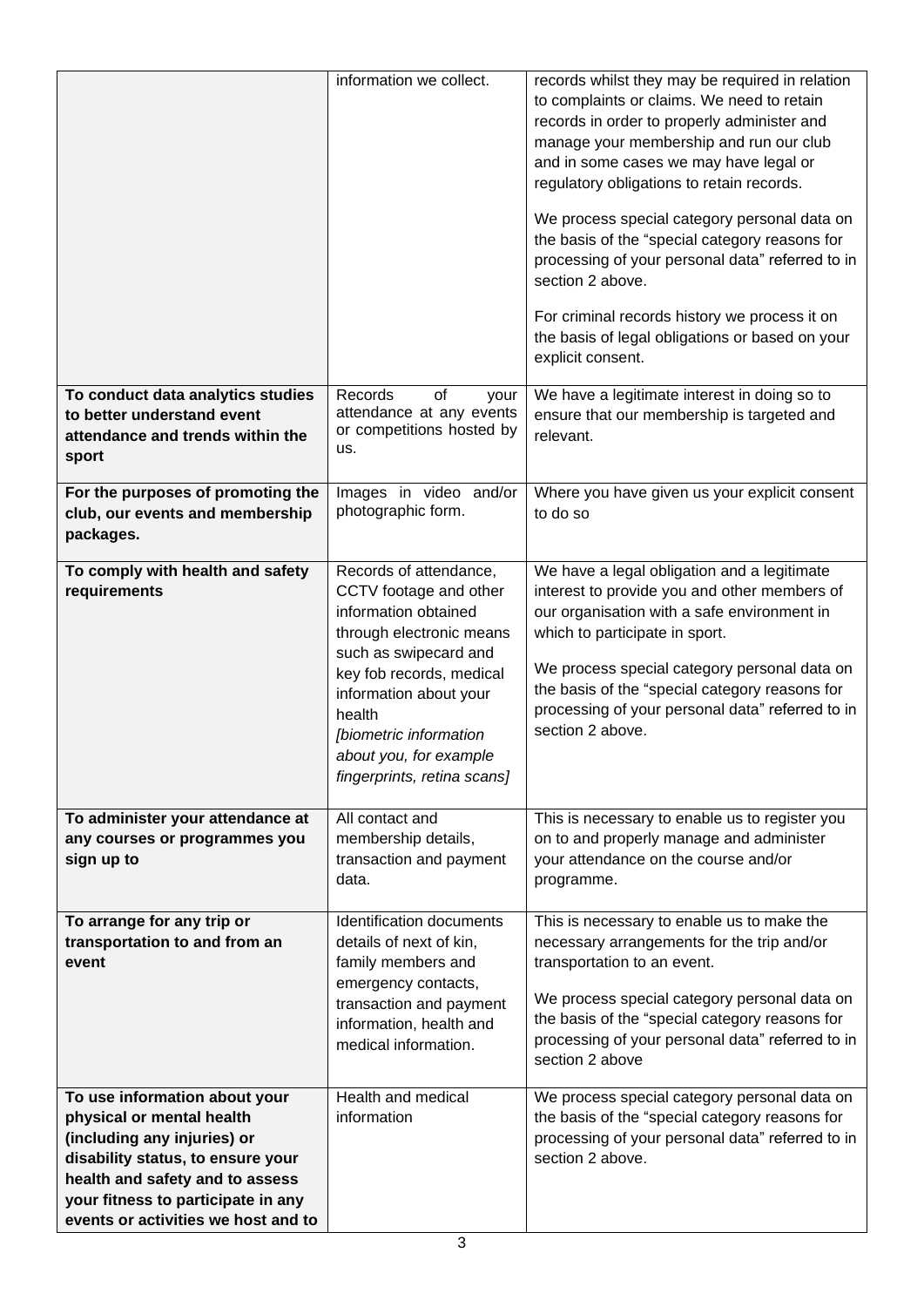| provide appropriate adjustments                                                                                                                                                     |                                                                                                                            |                                                                                                                                                                                                                                                                                                                                                                                        |
|-------------------------------------------------------------------------------------------------------------------------------------------------------------------------------------|----------------------------------------------------------------------------------------------------------------------------|----------------------------------------------------------------------------------------------------------------------------------------------------------------------------------------------------------------------------------------------------------------------------------------------------------------------------------------------------------------------------------------|
| to our sports facilities.                                                                                                                                                           |                                                                                                                            |                                                                                                                                                                                                                                                                                                                                                                                        |
|                                                                                                                                                                                     |                                                                                                                            |                                                                                                                                                                                                                                                                                                                                                                                        |
| To gather evidence for possible<br>grievance or disciplinary hearings                                                                                                               | All the personal<br>information we collect                                                                                 | We have a legitimate interest in doing so to<br>provide a safe and fair environment for all<br>members and to ensure the effective<br>management of any disciplinary hearings,<br>appeals and adjudications.<br>We process special category personal data on<br>the basis of the "special category reasons for<br>processing of your personal data" referred to in<br>section 2 above. |
|                                                                                                                                                                                     |                                                                                                                            | For criminal records history we process it on<br>the basis of legal obligations or based on your<br>explicit consent.                                                                                                                                                                                                                                                                  |
| For the purposes of equal<br>opportunities monitoring                                                                                                                               | Name, title, date of birth<br>gender, information about<br>your race or ethnicity and<br>health and medical<br>information | We have a legitimate interest to promote a<br>sports environment that is inclusive, fair and<br>accessible.<br>We process special category personal data on<br>the basis of the "special category reasons for<br>processing of your personal data" referred to in<br>section 2 above.                                                                                                  |
| To comply with legal obligations,<br>for example, regarding people<br>children<br>working<br>with<br><b>or</b><br>vulnerable adults to comply with<br>our safeguarding requirements | Information<br>about<br>your<br>criminal convictions and<br>offences                                                       | For criminal records history we process it on<br>the basis of legal obligations or based on your<br>explicit consent.                                                                                                                                                                                                                                                                  |

For some of your personal information you will have a legal, contractual or other requirement or obligation for you to provide us with your personal information. If you do not provide us with the requested personal information we may not be able to admit you as a member or we may not be able to properly perform our contract with you or comply with legal obligations and we may have to terminate your membership. For other personal information you may not be under an obligation to provide it to us, but if you do not provide it then we may not be able to properly perform our contract with you.

Where you have given us your consent to use your personal information in a particular manner, you have the right to withdraw this consent at any time, which you may do by contacting us as described in the "Contacting us" section below.

Please note however that the withdrawal of your consent will not affect any use of the data made before you withdrew your consent and we may still be entitled to hold and process the relevant personal information to the extent that we are entitled to do so on bases other than your consent. Withdrawing consent may also have the same effects as not providing the information in the first place, for example we may no longer be able to provide certain member benefits to you.

## 5. **DIRECT MARKETING**

**Email, post and SMS marketing**: from time to time, we may contact you by email, post or SMS with information about products and services we believe you may be interested in.

We will only send marketing messages to you in accordance with the marketing preferences you set. You can then let us know at any time that you do not wish to receive marketing messages by emailing us at info@traffordhandball.co.uk. You can also unsubscribe from our marketing by clicking on the unsubscribe link in the marketing messages we send to you.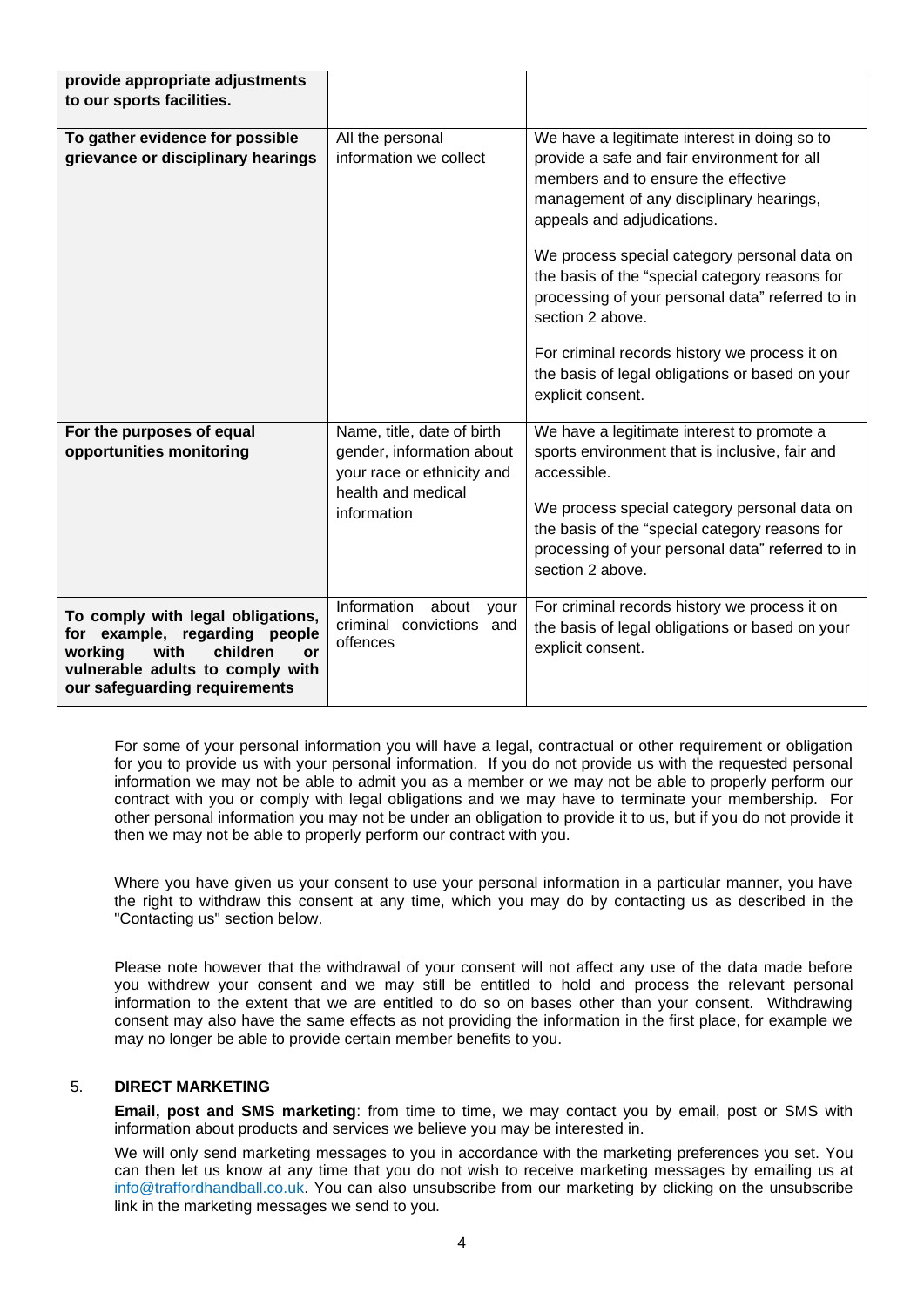## 6. **DISCLOSURE OF YOUR PERSONAL INFORMATION**

We share personal information with the following parties:

#### o **Any party approved by you.**

- o **To any governing bodies or regional bodies for the sports covered by our club:** to allow them to properly administer the sports on a local, regional and national level.
- o **Other service providers**: for example, email marketing specialists, payment processors, data analysis CCTV contractors, promotional advisors, contractors or suppliers and IT services (including CRM, website, video- and teleconference services);
- $\circ$  Our supply chain partners and sub-contractors, such as couriers, import/export agents, shippers.
- o **Our Commercial Partners:** for the purposes of providing you with information on any tickets, special offers, opportunities, products and services and other commercial benefits provided by our commercial partners where you have given your express for us to do so.
- o **The Government or our regulators**: where we are required to do so by law or to assist with their investigations or initiatives.
- o **Police, law enforcement and security services**: to assist with the investigation and prevention of crime and the protection of national security.

## 7. **TRANSFERRING YOUR PERSONAL INFORMATION INTERNATIONALLY**

The personal information we collect is not transferred to and stored in countries outside of the UK and the European Union.

## 8. **HOW LONG DO WE KEEP PERSONAL INFORMATION FOR?**

The duration for which we retain your personal information will differ depending on the type of information and the reason why we collected it from you. However, in some cases personal information may be retained on a long-term basis: for example, personal information that we need to retain for legal purposes will normally be retained in accordance with usual commercial practice and regulatory requirements. Generally, where there is no legal requirement we retain all physical and electronic records for a period of 5 years after your last contact with us or the end of your membership. Exceptions to this rule are:

- $\circ$  CCTV records which are held for no more than 30 days unless we need to preserve the records for the purpose of prevention and detection of crime;
- $\circ$  Details regarding unsuccessful membership applicants where we hold records for a period of not more than 12 months;
- $\circ$  Information that may be relevant to personal injury or discrimination claims may be retained until the limitation period for those types of claims has expired. For personal injury or discrimination claims this can be an extended period as the limitation period might not start to run until a long time after the event.

It is important to ensure that the personal information we hold about you is accurate and up-to-date, and you should let us know if anything changes, for example if you change your phone number or email address. You may be able to update some of the personal information we hold about you by contacting us using the details set out in the "**Contacting us**" section below.

### 9. **YOUR RIGHTS IN RELATION TO PERSONAL INFORMATION**

You have the following rights in relation to your personal information:

- o the right to be informed about how your personal information is being used;
- o the right to access the personal information we hold about you;
- $\circ$  the right to request the correction of inaccurate personal information we hold about you;
- $\circ$  the right to request the erasure of your personal information in certain limited circumstances;
- $\circ$  the right to restrict processing of your personal information where certain requirements are met;
- o the right to object to the processing of your personal information;